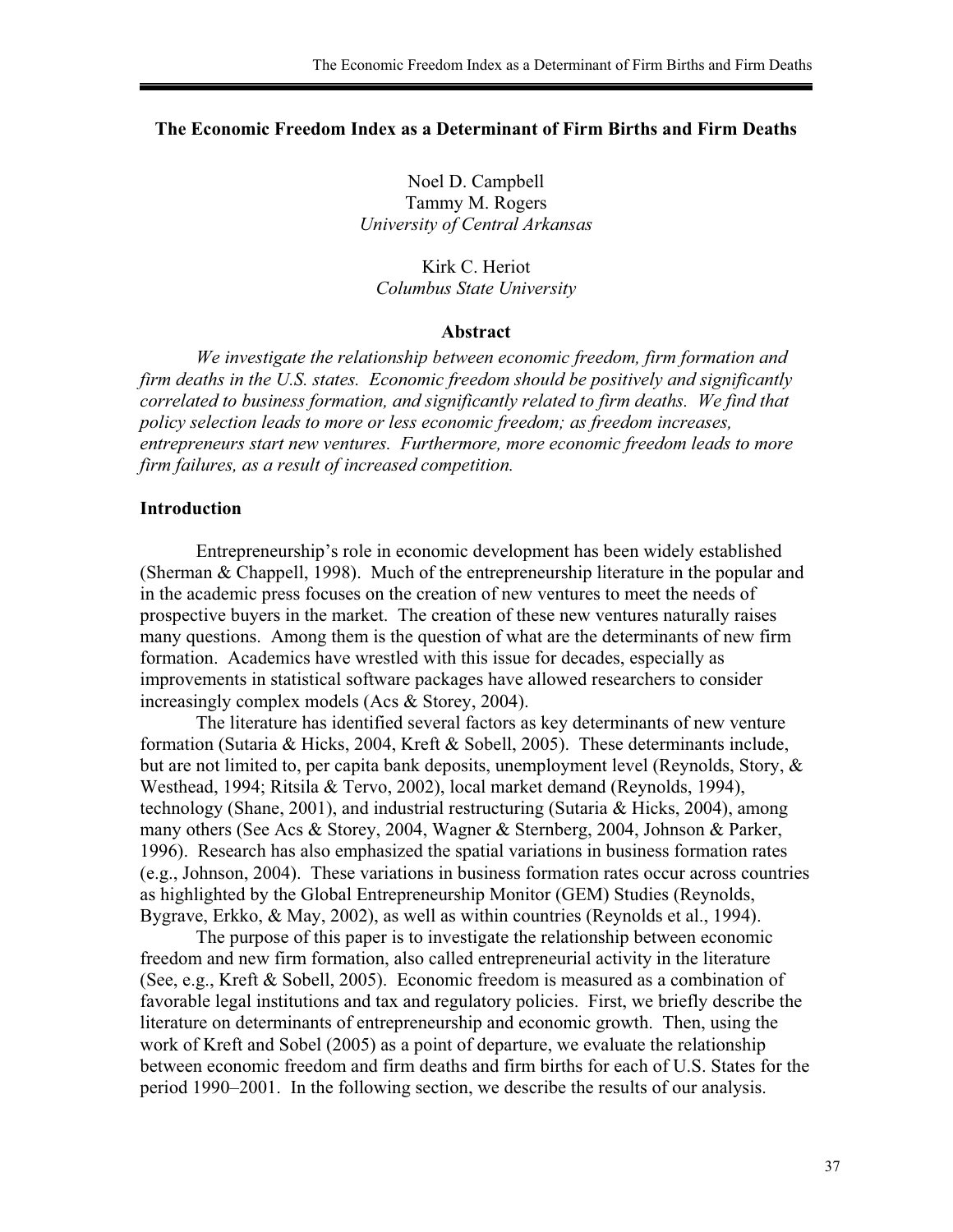# **Literature Review**

The past twenty years has seen an explosion in research regarding new firm formation. Clearly, entrepreneurship involves more than simply the study of new venture creation (Acs & Storey, 2004). Yet, new firm formation is the straw that stirs the drink. No other topic seems to capture the interest of scholars, casual readers, and policy makers better than the actual creation of a new business. Rather than attempt an exhaustive review of past research, this section will emphasize selective research relevant to new firm formation.

A summary of our understanding of new firm is a guest editorial paper by Acs and Storey (2004) in *Regional Studies*. They note that new formation has been a subject of great interest to readers of *Regional Studies*, returning to this subject after having evaluated it in special issues in each of the past two decades. They point out that earlier research on new firm formation served to demonstrate that new firms are a source of economic dynamism and job creation and that the distribution of enterprises is spatially uneven. Later research emphasized explaining regional variations in new firm formation using evidence from different countries, and found that urban regions with high rates of in-migration and a high proportion of employment in small firms had high rates of new firm formation. Acs and Storey lament the fact that "key influences were not clearly amenable to policy-makers" (Acs & Storey, 2004, p. 872). In the most recent special issue on new firm formation in *Regional Studies*, new variables were evaluated by some of the participants. Lee, Florida, and Acs (2004) found that new firm formation is impacted by creativity as measured by a "Bohemian Index" that measures the number of authors, designers, musicians, composers, etc, in a region. In the same model they also found that their "Melting Pot Index," a measure of the proportion of the population that is foreign born, was a determinant of new firm formation. It is the recent use of these indices as possible determinants of new firm formation that serves as the catalyst for this study.

### *Freedom Indices*

Among the "economic freedom" indices that have gained researchers' attention are the Economic Freedom of the World indices. These indices have established themselves as fixtures in the social sciences literature, especially in the economic growth literature. (Atukeren, 2005; Berggren & Jordahl, 2005; Gwartney, Lawson & Clark, 2005; Powell, 2005; Gwartney, Holcombe & Lawson, 2004; Nieswiadomy & Strazichich, 2004; Cole, 2003; Gwartney & Lawson, 2003; Gwartney, Block & Lawson, 1996) Researchers have used these indices, or their constituent components, as variables to explain income or income growth rates.

Karabegovic, Samida, Schlegel and McMahon (2003) provide a similarly derived index featuring differences between U.S. states and Canadian provinces, rather than the difference between nations. Hereafter, we refer to the various editions of the Karabegovic, et al, index as "the freedom index." Similar to the world freedom indices researchers, Karabegovic, et al, argue that economic freedom of the states—proxied by their index—will be positively related to income levels and income growth. They use their index to explain income differences among the U.S. states and Canadian provinces, offering evidence that the freedom index is significantly, positively related to state levels of income and growth of economic activity. Various researchers have established the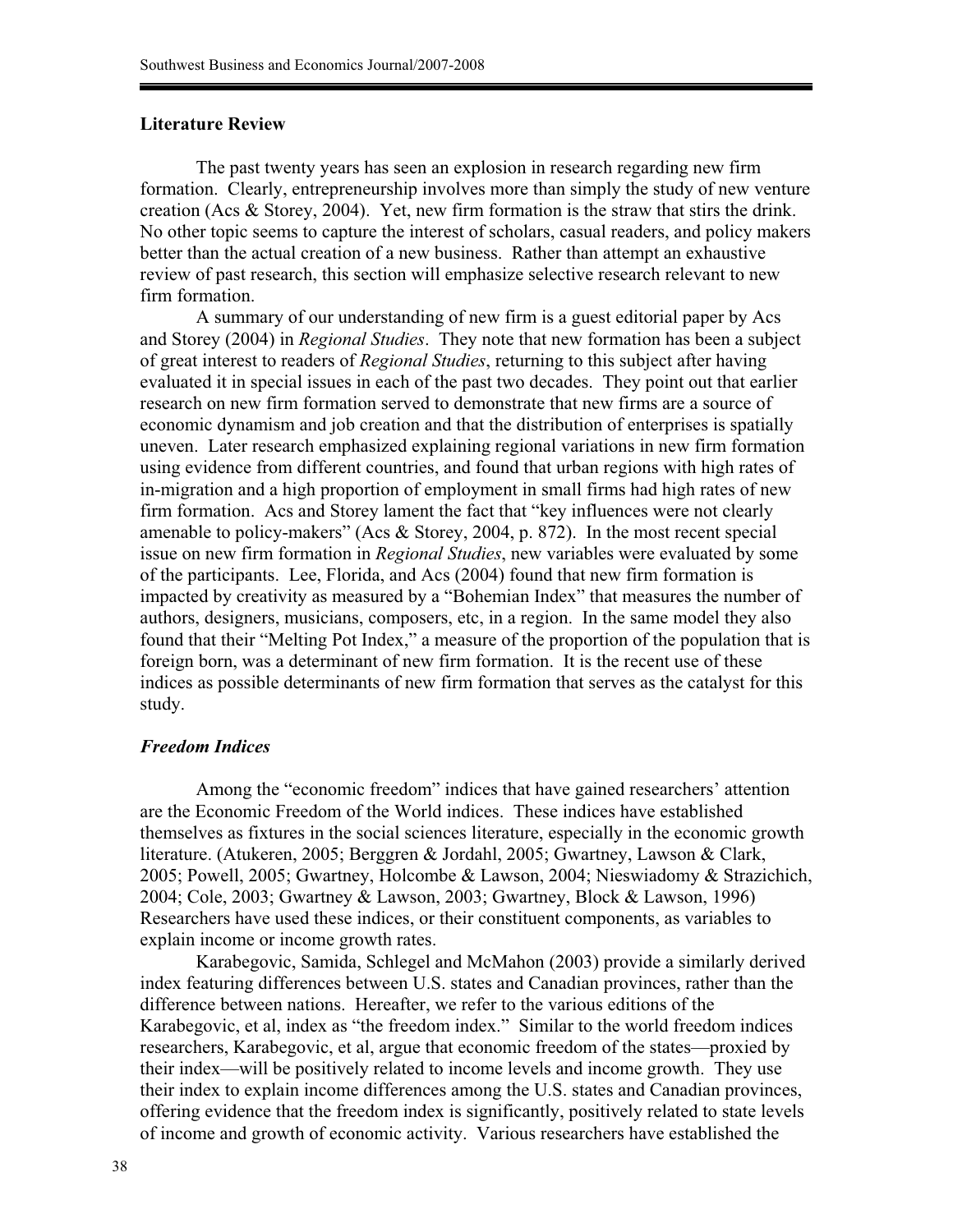freedom index (e.g., Kreft & Sobel, 2005; Doucouliagos & Ulubasoglu, 2006) as an effective means to evaluate income determination.

Karabegovic, et al., choose to group ten variables—usually expressed as ratios of GDP—into three categories: size of government; takings and discriminatory taxation; and labor market freedom. For *size of government*, the authors measured general consumption expenditures by government as a percentage of GDP, transfers and subsidies as a percentage of GDP, and Social Security expenditures as a percentage of GDP. For *takings and discriminatory taxation*, the authors measured total government revenue from own source as a percentage of GDP; top marginal income tax rate and the income threshold at which it applies; indirect tax revenue as a percentage of GDP; and sales taxes collected as a percentage of GDP. They rate top personal income tax rates by the income thresholds at which they apply, where higher thresholds result in a better score. Karabegovic, et al., surmount the criticism that they are a double counting by using both sides of the government balance sheet by examining sub-national jurisdictions. Due to extensive and unequal intergovernmental transfers, the link between taxation and spending is broken. For *labor market freedom*, the authors measure minimum wage legislation, government employment as a percentage of total state employment, and union density. A number of factors affect union density, notably laws and regulations, size of government employment, and manufacturing density. Government employment is excluded, and the effect of government employment is held constant in calculating the variable. The size of the manufacturing sector has an insignificant effect on union density. Please see Karabegovic, McMahon, and Mitchell, (2005) for a discussion of why these variables were included and others excluded.

Karabegovic, et al., construct a scale from zero to 10 to represent the underlying distribution of the 10 variables in the index, with higher values indicating higher levels of economic freedom. Thus, the freedom index is a relative ranking of economic freedom across jurisdictions and across time. In the final construction each area was equally weighted and each variable within each area was equally weighted.

In much of this literature, the relationship between freedom and entrepreneurship is not fully specified. Kreft and Sobel (2005) address this issue, albeit using a different methodology than do we. They argue "that a state's underlying economic freedom is an essential determinant of the state's ability to create and attract entrepreneurial activity. Put simply, an environment of low taxes, low regulations, and secure property rights (as measured by the economic freedom index) is what is necessary to encourage growth in entrepreneurial activity" (Kreft & Sobel, 2005, p. 608). Their research supports their contention that the economic freedom index is significantly related to entrepreneurial activity for the years of their study (1996 – 2000). While their research represents an important step in evaluating whether economic freedom will lead to more entrepreneurial activity, we believe their dependent variable may understate the relationship. In particular, they do not measure firm creation, but rather use annualized growth rate in sole proprietorships as their independent variable. We use a more conventional measure of entrepreneurial activity, the births and deaths of businesses. In addition, we propose to study the relationship over a longer period of time, an improvement suggested by Acs and Storey (2004).

#### **Model, data and variables**

Thus, rather than apply the freedom index to the question of income determination, we choose to apply it to the question of new firm formation as did Kreft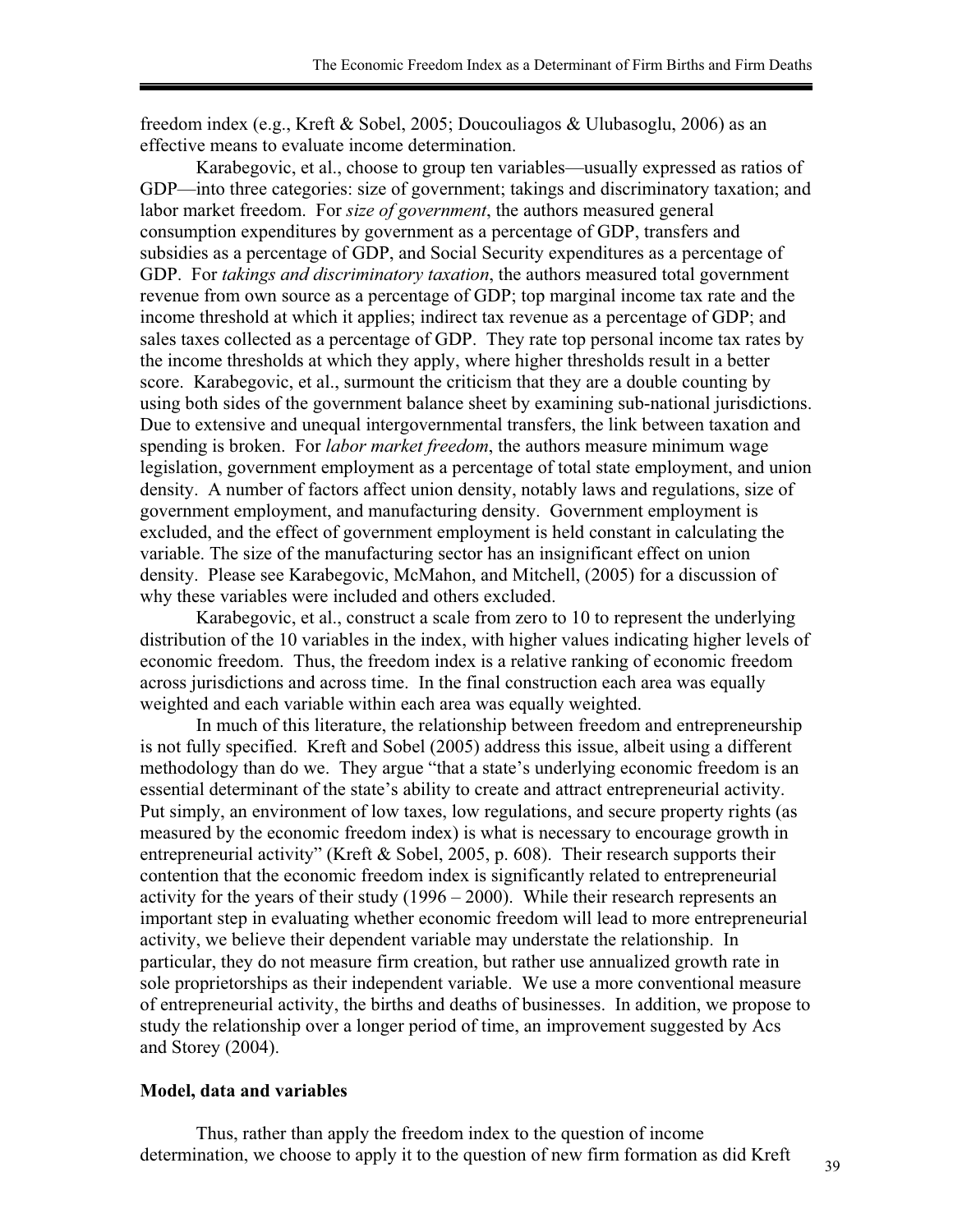and Sobel (2005). Specifically, we ask whether the governmental, judicial, and social activities observed in the index are significantly related to the formation of new businesses. Karabegovic, et al., (2003) argue that their index measures economic freedom in states; furthermore, they argue that greater economic freedom results in higher income levels for state residents. The underlying argument is that greater economic freedom consists of greater opportunity to seek and exploit economic opportunities; that is, to pursue entrepreneurial activity. We argue that such freedom also should be positively and significantly correlated to business formation, especially the birth of new firms. The birth of a business is the key expression of entrepreneurial activity, a key element of economic development and growth.

This discussion leads to the following testable hypothesis:

# **H1**: *Firm Births, by state, will be positively related to economic freedom.*

We believe the literature has predominantly focused on the formation of new firms. However, we recognize that our primary independent variable, economic freedom, may have implications for the long-term success of a newly-formed or existing business. More importantly, the literature distinguishes between the determinants of firm births and the determinants of firm deaths (Lussier, 1995; Finnerty & Krzystofik, 1985). Initially, one could argue that small businesses will be easier to sustain in an economically free environment. Therefore, economic freedom should be negatively and significantly related to firm deaths. However, operating from the Schumpeterian view of entrepreneurial creative destruction, an economically free environment is also consistent with wide-open competition for the consumer's dollar. As a result of this competition, many entrepreneurial ventures will not survive. If so, then economic freedom should be positively and significantly related to firm deaths. This discussion leads to the following testable hypothesis:

# **H2**: *Firm Deaths by State will be (positively or negatively) significantly related to economic freedom.*

In our first pass at the data, we evaluate firm formation using the following generic model:

Births =  $f$ (Freedom, Deaths, Income, Ag-Mfg, Age, Minority, C & I, Pop Den, U Rate, Emplyee).

Similarly, we evaluate firm deaths by estimating the following model:

Deaths = (Freedom, Deaths, Income, Ag-Mfg, Age, Minority, C & I, Pop Den, U Rate, Emplyee).

Where:

Births = business births by state as a percentage of total firms in a state. Deaths = business deaths measured similarly. Freedom = the Economic Freedom Index. Income = natural log of real personal income per capita.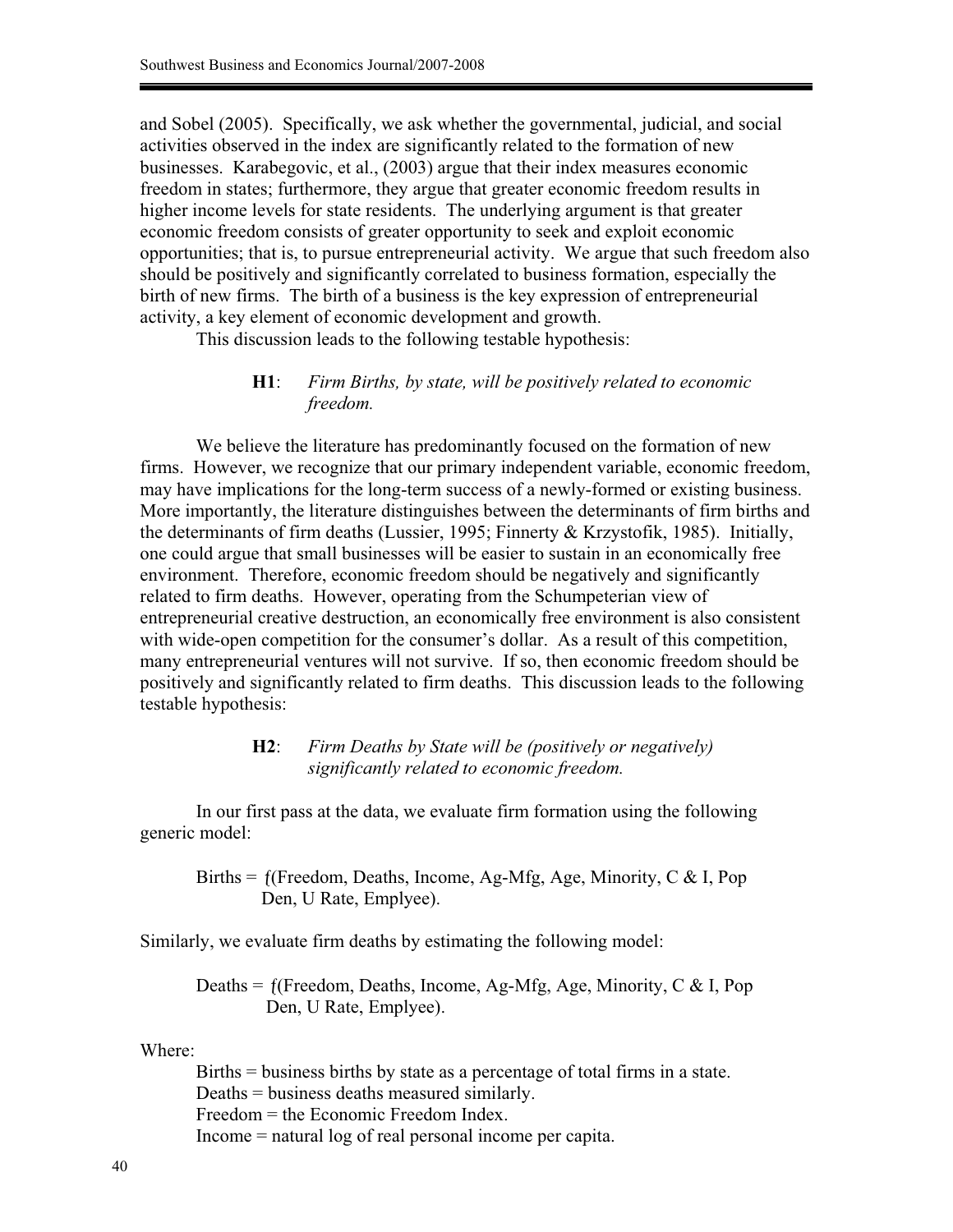Ag-Mfg = Combined percentage of gross state product accounted for by agriculture and manufacturing.

Age = natural log of median age of the state's population.

Minority = combined percentage of African Americans and Latinos in the state's population.

 $C & I$  = natural log of commercial and investment lending per firm

Pop Den  $=$  natural log of population density

U Rate  $=$  state unemployment rate.

Emplyee = natural log of average number of employees per firm.

Table 1 presents summary statistics and correlation coefficients for these variables.

To capture the full potential relationship between the freedom index and new firm formation, we use the number of business births as a percentage of total businesses by state. Observing cross-sectional differences in firm births and deaths, Johnson and Parker discuss the need to scale the dependent variable to account for differences in the economies of the cross-sectional units. For example, directly comparing the number of firms formed in North Dakota with the number of firms formed in California would be inappropriate due the vast size differences of these states' economies. Johnson and Parker (1994, 1996) also demonstrate that researchers cannot study firm births and firm deaths in isolation. They argue that firm births (or deaths) may create spill-over effects, such as when a new retail business in a strip shopping center decreases the likelihood of other firms in the center failing. They also argue that firms directly compete with one another, and the arrival of a new competitor often means the demise of an incumbent firm. Lastly, they argue that nearly all firms have a finite life-span: a firm is formed, possibly it thrives for a while, but then the same firm dies. *A priori*, they are agnostic as to which effect will prevail, but they are adamant that firm births and firm deaths be studied together.

Otherwise, our model is an amalgam drawn from the economic freedom literature and the firm formation literature. On the one hand, it is essentially a derivative of traditional growth models (e.g., Solow, 1956) applied in a different context. Such growth models are common in the literature on freedom indices (e.g., Dawson 1998, 2006; Gwartney, Lawson, & Holcomb 2004, 2006). Similar to those models, we include income and population density (a proxy for the labor force) as explanatory variables. Also similar to those models, we include capital investment via a proxy measure, the volume of commercial and industrial loans in a state. We also include the unemployment rate, and the average number of employees per firm, as well as the combined percentage of GSP accounted for by agriculture and manufacturing. These variables are also similar to firm birth and firm death models such as those of Johnson and Parker (1994, 1996), and as reviewed in Keeble, Walker, and Robson (1993).

Similar to factors identified in Keeble, Walker and Robson (1993), we include the median age of each state's population, and the combined percentage of African Americans and Latinos in the state's population. Keeble and Walker (1994), Black, De Meza and Jeffreys (1996), and Johnson and Parker (1996) include variations in the amount of net housing wealth per cross-sectional element. The general argument is that housing equity provides collateral to back commercial lending in support of a business start-up. Similarly, as an independent variable, we include the dollar volume of all commercial and industrial loans by all FDIC-insured institutions by state per year.

Dawson (1998, 2006) and Gwartney, Holcombe, and Lawson (2004, 2006) discuss the direct versus the indirect effects of economic freedom on economic outcomes.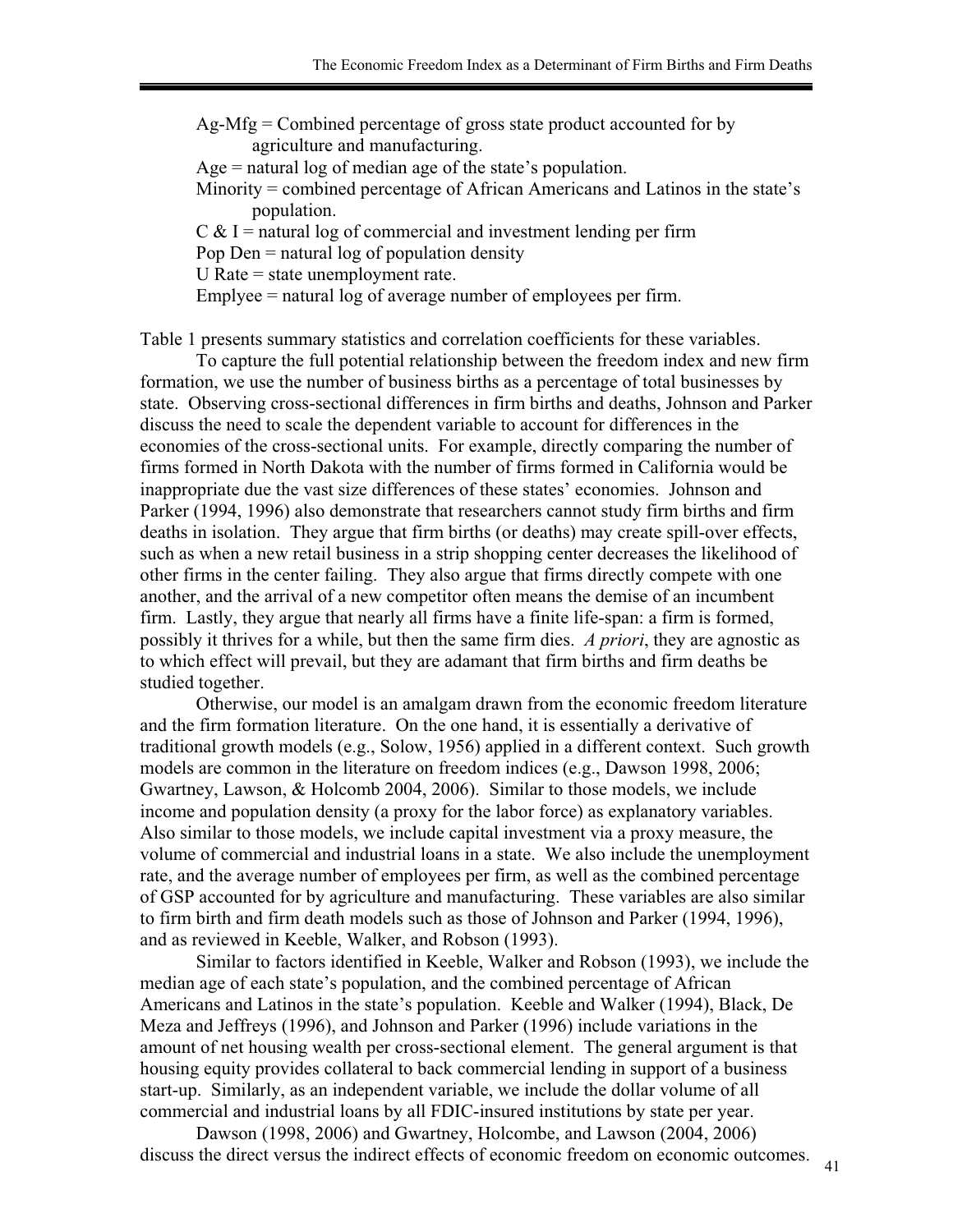Suppose one argues that income growth depends on labor force growth, capital growth, and economic freedom. Capital formation, itself, is likely to be a function of economic freedom. We argue that in addition to the "total" or "direct" effect that economic freedom has on creating economic opportunities and allowing individuals to pursue those opportunities through entrepreneurship, economic freedom may also have an "indirect" impact on labor productivity (changes in income) and capital productivity (proxied by our commercial and industrial loans variable). To account for this "jointness" in determination, we present instrumental variable models.

We draw our data from a variety of sources. Freedom index data are from the Fraser Institute website (www.freetheworld.com) while firm and employment data are from the Small Business Administration Office of Advocacy (www.sba.gov/advo/research), and all other data are from the census and the FDIC. We construct a panel using the U.S. states as our cross-sectional element, covering the years 1990 through 2001. Given our data set and research question, we estimate "fixed effects" models fitting an intercept adjustment for each state. The essential structure of a fixed effects model is that variation across groups (such as across states) is captured in shifts of the regression function, by calculating a separate adjustment to the intercept for each group (state). In each model include dummy variables for the observation years, to capture nationwide, time-varying effects. In all estimates we correct for the heteroskedasticity commonly found in data sets such as ours.

#### **Empirical Results**

Table 2 reports our regression results for Freedom and Income. The standard goodness-of-fit measures indicate the models are generally well-specified. To address the issue of freedom's direct effects versus indirect effects, in the first column we regress income on freedom and a vector of ceteris paribus variables, while in the second column we regress freedom on income and the same vector of control variables. These models indicate an endogenous relationship between freedom and income, despite the low correlation between freedom and income. Ordinarily such endogeneity calls for instrumental variable methods.

Table 3 present our firm births models, and Table 4 present our estimates of firm deaths. By standard measures we obtain estimates that fit the data well, although much of the explanatory power in the model derives from the state fixed effects and year effects. In general, our firm birth models are somewhat better specified than our firm death models. Model 1 in each table is a baseline model fitted without income or freedom, and without using instrumental variable estimators. We fit Models 2 and 3 in both tables using two-stage least squares for panel data, and we instrument for both Freedom and Income for the sake of comparison. We observe that population density and the average number of employees per firm have a correlation coefficient of 0.6. Due to this high correlation between regressors, we fit Models 2 and 3 with the *Emplyee* variable and use *Pop Den* solely as an instrument for *Freedom* and *Income*.

These models support previous research which finds that firm births and firm deaths follow different dynamics. As predicted by Johnson and Parker (2004, 2006), firm deaths have a significant impact on firm births, and vice versa. In the Johnson and Parker parlance, the "multiplier effect" predominates in our sample; that is, spillovers are more significant than direct competition. Firm births are conditioned on the population's minority percentage. *Ceteris paribus*, more racially mixed states experience more business venturing. The minority effect may represent a tendency for minority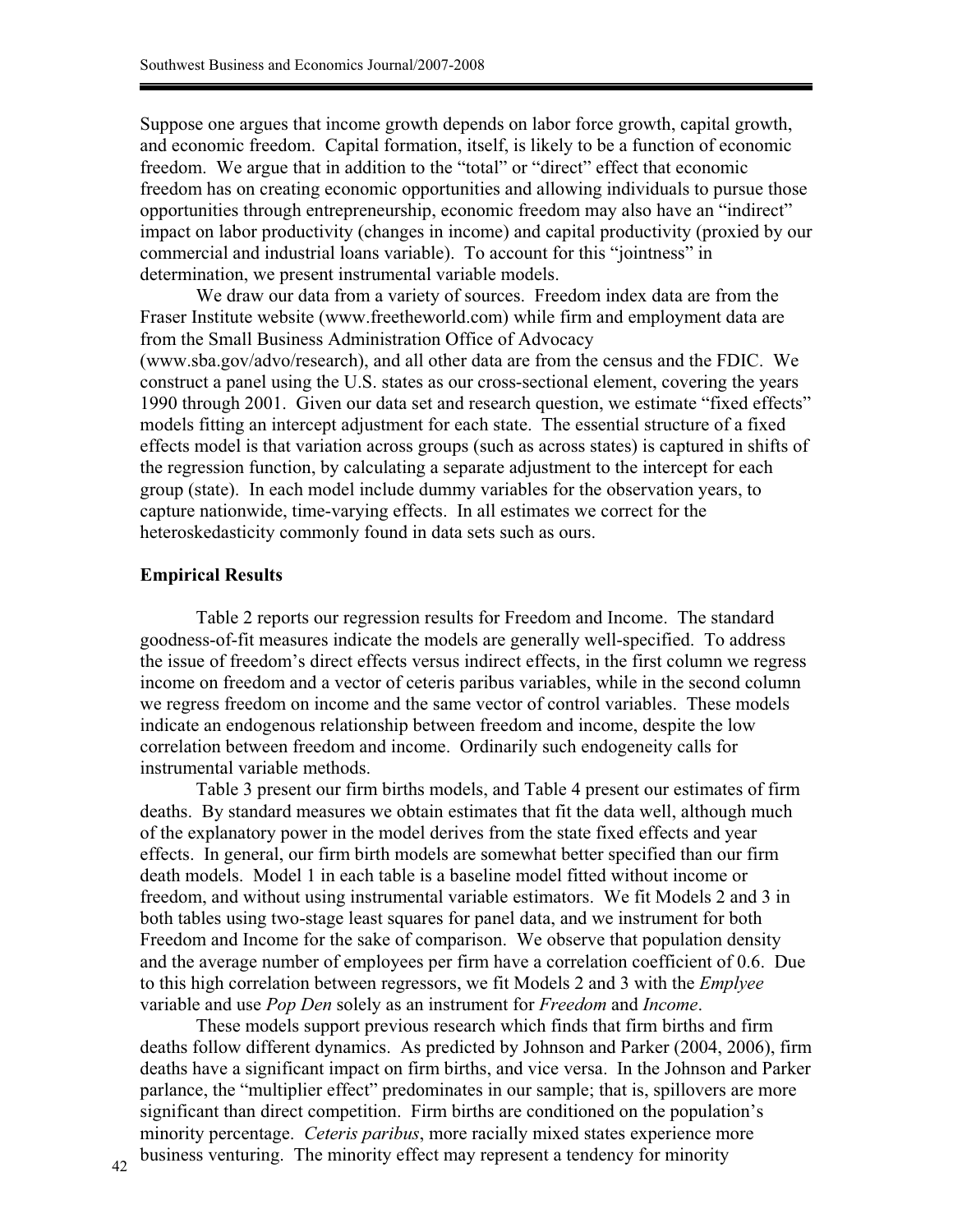populations to patronize minority businesses. As the minority percentage grows, small business owners may have a larger market for their business. Firm deaths are conditioned on the state's unemployment rate. Higher unemployment rates, an indicator of state economic conditions, are associated with more business failures.

As hypothesized, more economic freedom leads to more business venturing. Freedom has a positive and significant impact on firm births. However, observation of Models 2 and 3 in Table 3 and combined with the evidence in Table 2 indicates that Freedom has both a direct and an indirect effect on business venturing. The direct effect of Freedom is that more economic freedom is directly related to greater business venturing activity. This is consistent with the Kreft and Sobel (2005) argument that greater economic freedom permits would-be entrepreneurs to more easily identify and act upon potential market opportunities. Economic freedom also has an indirect impact on business venturing through its impact on income. Consistent with the general body of the literature, economic freedom has a positive impact on income. In turn, higher incomes spur more business venturing.

Also as hypothesized, economic freedom has a significant impact on business dissolution as well. Over our sample, the coefficient on Freedom was positive and strongly significant. That is, as economic freedom increases, there are more business failures as well as more business births, *ceteris paribus*. As we argued might be possible, operating from the Schumpeterian view of entrepreneurial creative destruction, an economically free environment is consistent with wide-open competition. As a result of this competition, many existing firms or entrepreneurial ventures do not survive.

# **Concluding Remarks**

Our findings support the hypothesis that state governments' policy selection leads to more or less entrepreneurial activity within a state; as economic freedom increases due to favorable government policies, entrepreneurs are more likely to start new ventures over the eleven-year period of our study (1990–2001). Furthermore, more economic freedom leads to more firm failures, as a result of increased competition.

These findings also support the contention that where one chooses to start a new business venture may have a profound impact on whether one is successful. (Sorenson & Audia, 2000) Given the relative spatial immobility of entrepreneurs (Wagner  $\&$ Sternberg, 2004), entrepreneurs would be wise to carefully consider whether they are starting a new business venture in a state that has the economic freedoms necessary to initiate the business. We also suggest that it is incumbent upon state-level public policy makers to consider the impact their policies will have on economic freedom, as economic freedom is one determinant of the ability of nascent entrepreneurs to start a new firm or for existing entrepreneurs to thrive in their state.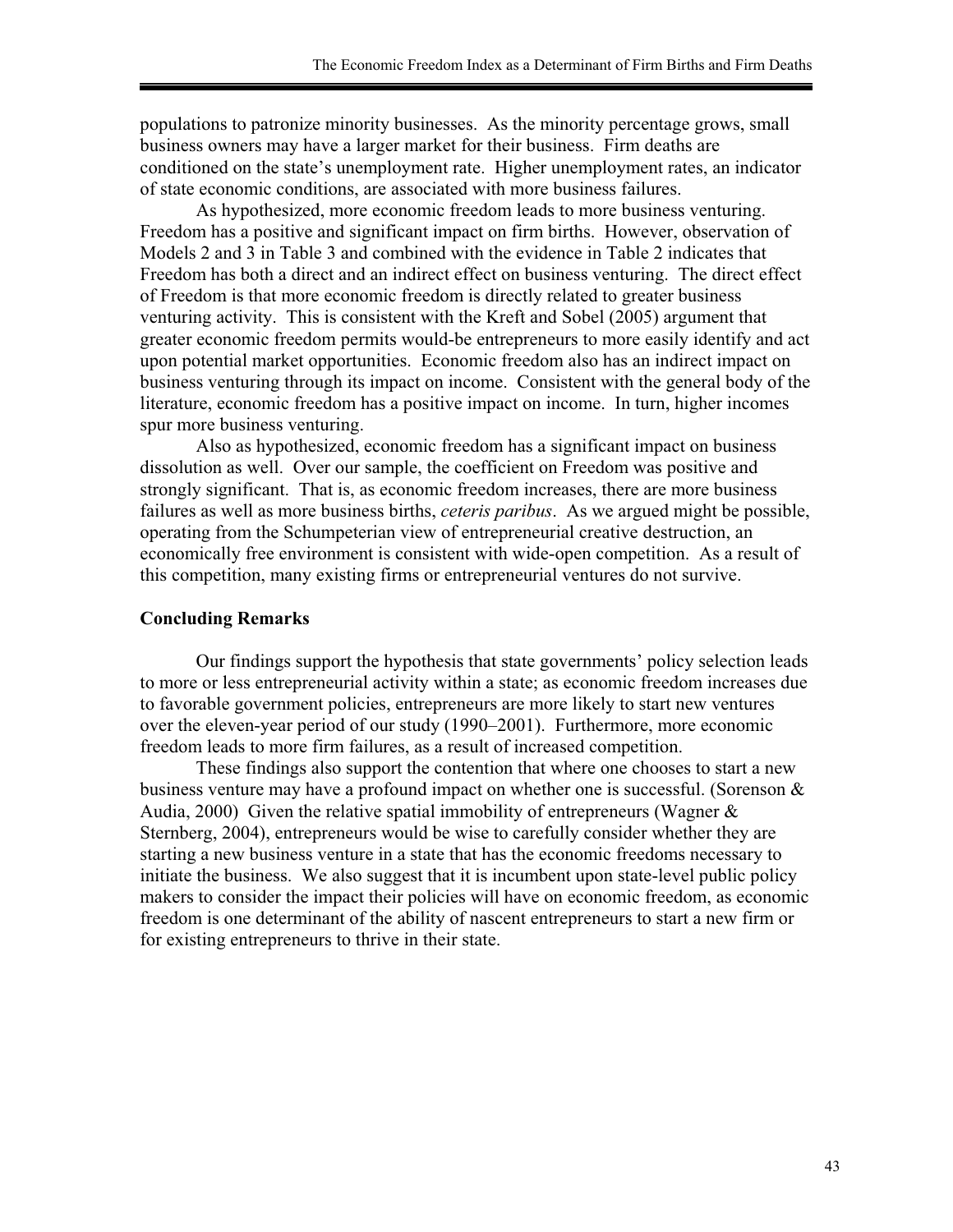### **References**

- Acs, Z., & Storey, D. (2004). Introduction: Entrepreneurship and economic development. *Regional Studies*. 38:8, 871-877.
- Atukeren, E. (2005). Interactions between public and private investment: Evidence from developing countries. *Kyklos*. 58:3, 307-331.
- Berggren, N. & Jordahl, H. (2005). Does free trade really reduce growth? Further testing using the freedom index. *Public Choice*. 122: 1-2, 99.
- Black,J., De Meza, D., & Jeffreys, D. (1996). House prices, the supply of collateral and the enterprise economy. *Economic Journal.* 106, 60-75.
- Cole, J. (2003). The contribution of economic freedom to world economic growth, 1980- 1999. *Cato Journal*. 23:2, 189-199.
- Dawson, J.W. (2006). Regulation, investment and growth across countries. *Cato Journal*. 26:3, 489–509.
- Dawson, J.W. (1998). Institutions, investment, and growth: New cross-country and panel data evidence. *Economic Inquiry*. 36, 603-19.
- Doucouliagos, C. and Mehmet A. U. (2006). Economic freedom and economic growth: Does specification make a difference? *European Journal of Political Economy*. 22:1, 60-81.
- Finnerty, J. F., and Krzystofik, A. T. (1985). Barriers to small business formation. *Journal of Small Business Management*. 23:3, 50–58.
- Gwartney, J., Block, W., & Lawson, R. (1996). *Economic freedom of the world*: 1975- 1995. Vancouver: Fraser Institute.
- Gwartney, J., Holcombe, R., & Lawson, R. (2004). Economic freedom, institutional quality, and cross-country differences in income and growth. *Cato Journal*, 24:3, 205-234.
- Gwartney, J., & Lawson, R. (various years). *Economic freedom of the world*. Vancouver: Fraser Institute.
- Gwartney, J., Lawson, R., & Clark, J.R. (2005). Economic Freedom of the world, 2002. *The Independent Review*, 9:4, 573.
- Gwartney, J.D.; Lawson, R.A.; and Holcombe, R.G. (2006). Institutions and the impact of investment on growth. *Kyklos*. 29, 255-273.
- Karabegovic, A., Samida, D., Schlegel, C. M., & McMahon, F. (2003). North American economic freedom: an index of 10 Canadian provinces and 50 US states. *European Journal of Political Economy*. 19:3, 431-452.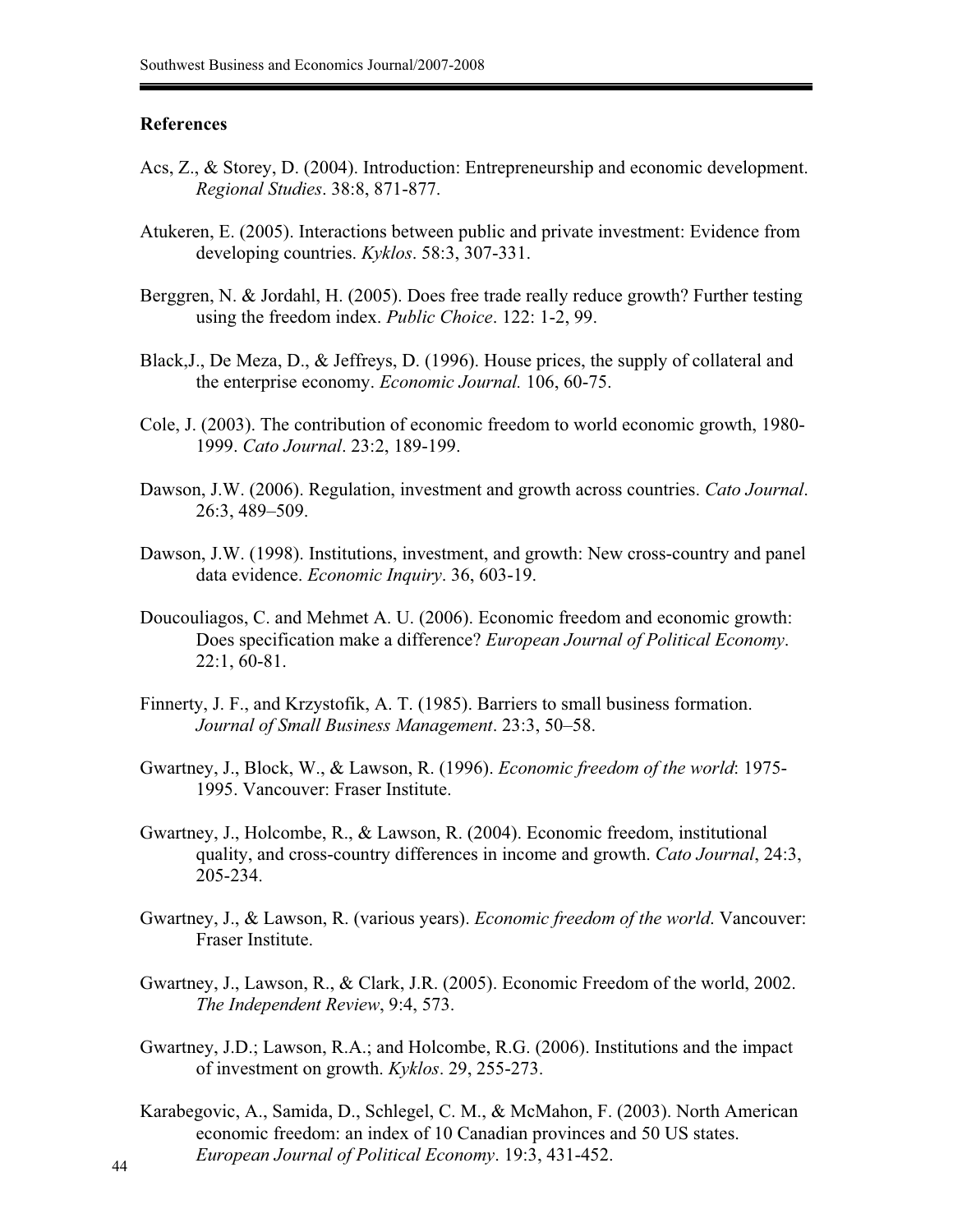- Karabegovic, A., McMahon, F., & Mitchell, G. (2005). *Economic freedom of North America: 2005 annual report.* The Fraser Institute, Vancouver: BC.
- Keeble, D., Walker, S., and Robson, M. (1993). *New firm formation and small business growth in the United Kingdom: Spatial and temporal variations and determinants,* Department of Employment Research Series No 15. Department of Employment, London, United Kingdom.
- Johnson, P. (2004). Differences in regional firm formation rates: A decomposition analysis. *Entrepreneurship: Theory & Practice*. Fall, 431–445.
- Johnson, P., & Parker, S. (1994). The interrelationships between births and deaths. *Small Business Economics.* 6:4, 283-291.
- Johnson, P., & Parker, S. (1996). Spatial variations in the determinants and effects of firm births and deaths. *Regional Studies*. 30:7, 679-689.
- Keeble, D., & Walker, S. (1994). New firms, small firms and dead firms: spatial patterns and determinants in the United Kingdom. *Regional Studies*. 28, 411–428.
- Kreft, S. F., & Sobel, R. S. (2005). Public policy, entrepreneurship, and economic growth. *Cato Journal*. 25:3, 595-616.
- Lee, S. Y., Florida, R., & Acs, Z. (2004). Creativity and entrpereneurship: A regional analysis of new firm formation. *Regional Studies*. 38:8, 879–891.
- Lussier, Robert (1995). "A nonfinancial business success versus failure prediction model." *Journal of Small Business Management*. Vol. 33, Iss. 1; pp 8 – 20.
- Nieswiadomy, M., & Strazichich, M. (2004). Are political freedoms converging? *Economic Inquiry*, 42:2, 323-341.
- Powell, B. (2005). State development planning: Did it create an East Asian miracle? *Review of Austrian Economics*, 18:3-4, 305.
- Reynolds, P. (1994). Autonomous firm dynamics and economic growth in the United States, 1986 – 1990. *Regional Studies*. 28:4, 429–442.
- Reynolds, P., Story, D. J., Westhead, P. (1994). Cross-national comparisons of the variation in new firm formation rates. *Regional Studies.* 28:4, 443–556.
- Reynolds, P., Bygrave, A., Erkko, A., & Hay, M. (2002). *Global Entrepreneurship Monitor 2002 Summary Report.* November. Babson Park, MA: Babson College, Ewing Marion Kauffman Foundation and the London Business School.
- Ritsila, J. & Tervo, H. (2002). Effects of unemployment on new firm formation: Micro level panel data evidence from Finland. *Small Business Economics*. 19:1, 31–40.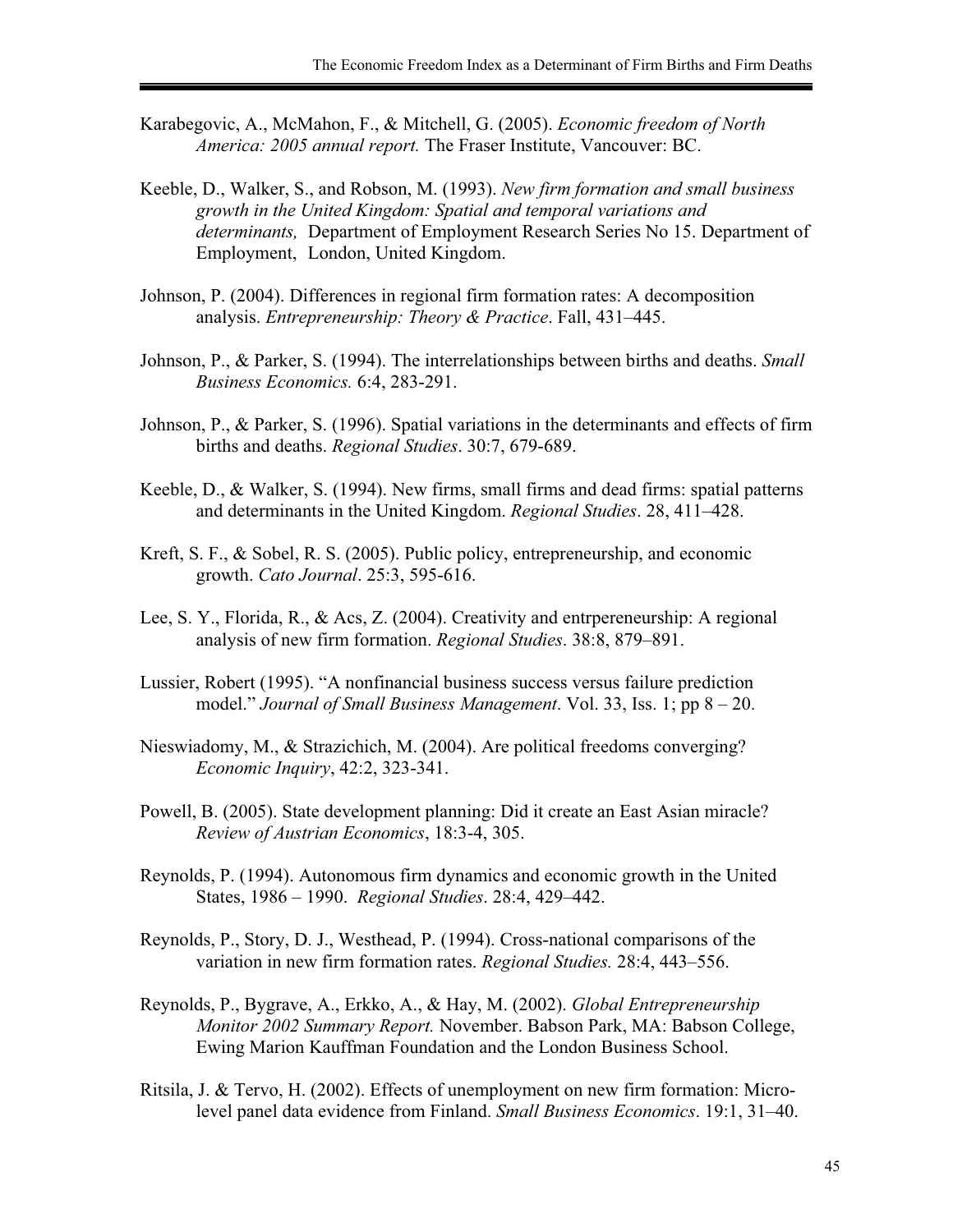- Shane, S. (2001). Technological opportunities and new firm creation. *Management Science.* 47:2, 20–220.
- Sherman, H., & Chappell, D. S. (1998). Methodological challenges in evaluating business incubator outcomes. *Economic Development Quarterly.* 12(4), 313–321.
- Solow, R. (1956). A contribution to the theory of economic growth. *Quarterly Journal of Economics.* 70, 65-94.
- Sorenson, O., & Audia, P. (2000). The social structure of entrepreneurial activity: Geographic concentration of footwear production in the United States, 1940- 1980. *The American Journal of Sociology*. 106(2), 442-465.
- Sutaria, V., & Hicks, D. A. (2004). New firm formation: Dynamics and determinants. *The Annals of Regional Science.* 38, 241-262.
- Wagner, J., & Sternberg, R. (2004). Start-up activities, individual characteristics, and the regional milieu: Lessons for entrepreneurship support policies from German micro data. *The Annals of Regional Science.* 38, 219-240.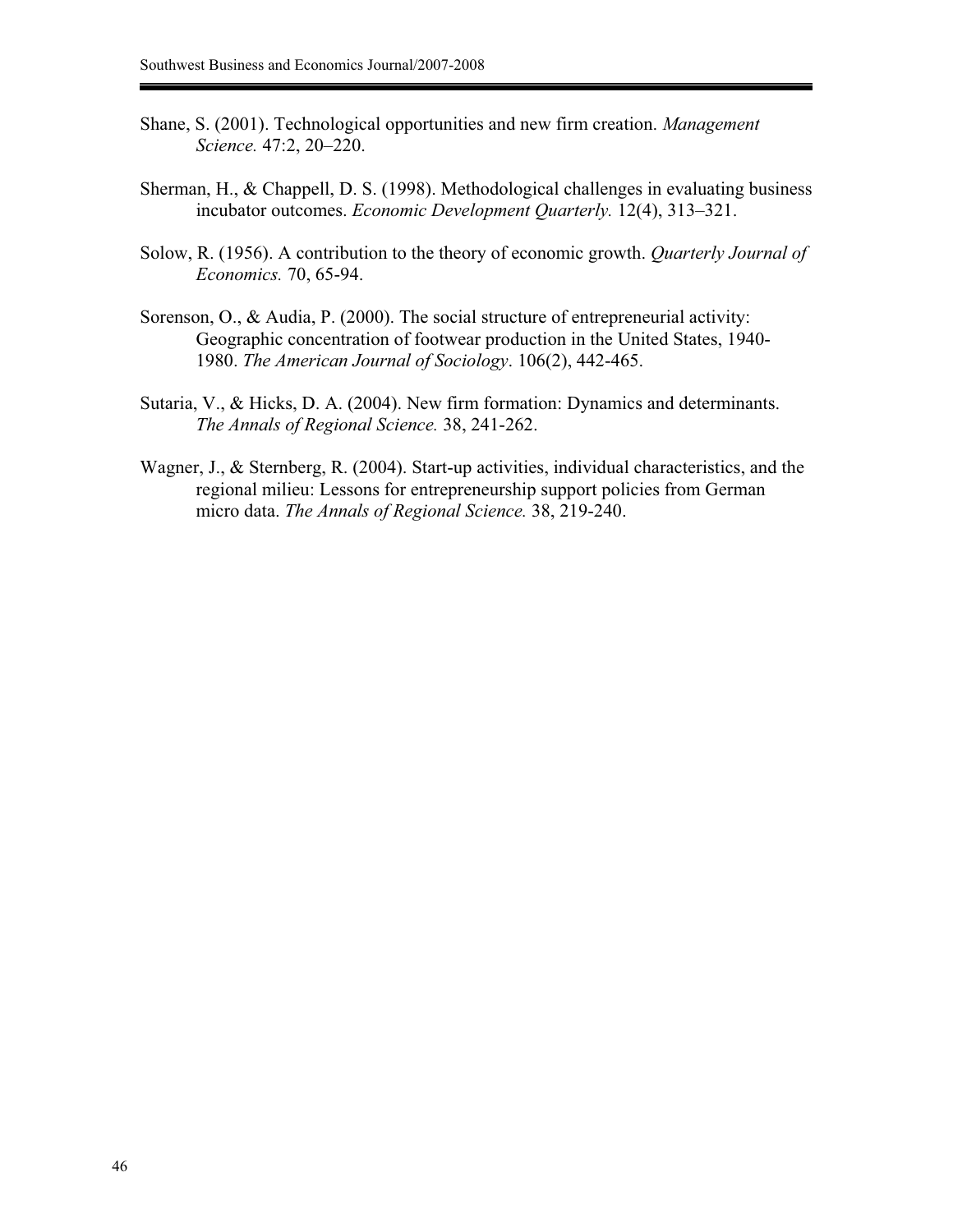| Variable      | Obs | Mean   | <b>SD</b> | Min      | <b>Max</b> |
|---------------|-----|--------|-----------|----------|------------|
| <b>Births</b> | 650 | 12.044 | 1.848     | 8.029    | 21.279     |
| Deaths        | 650 | 10.643 | 1.256     | 7.899    | 15.033     |
| Freedom       | 650 | 6.916  | 0.695     | 5.100    | 8.400      |
| Income        | 650 | 5.119  | 0.715     | 4.628    | 10.264     |
| $Ag-Mfg$      | 650 | 18.852 | 7.035     | 2.774    | 33.873     |
| Age           | 650 | 3.534  | 0.061     | 3.266    | 3.671      |
| Minority      | 601 | 16.672 | 11.997    | 0.979    | 49.766     |
| C & I         | 500 | 4.308  | 0.789     | 1.432    | 7.723      |
| Pop Den       | 650 | 4.243  | 1.363     | $-0.192$ | 6.880      |
| <b>U</b> Rate | 500 | 4.817  | 1.472     | 1.600    | 10.500     |
| Emplyee       | 649 | 2.781  | 0.154     | 2.284    | 3.079      |

**Table 1: Summary Statistics and Correlation Coefficients** 

|                 |               |               |          |          | $Ag-$    |          |                 |          | Pop   | U        |                |
|-----------------|---------------|---------------|----------|----------|----------|----------|-----------------|----------|-------|----------|----------------|
|                 | <b>Births</b> | <b>Deaths</b> | Freedom  | Income   | Mfg      | Age      | <b>Minority</b> | C & I    | Den   | Rate     | <b>Emplyee</b> |
| <b>Births</b>   |               |               |          |          |          |          |                 |          |       |          |                |
| <b>Deaths</b>   | 0.778         |               |          |          |          |          |                 |          |       |          |                |
| Freedom         | 0.275         | 0.221         |          |          |          |          |                 |          |       |          |                |
| Income          | $-0.095$      | $-0.014$      | 0.046    |          |          |          |                 |          |       |          |                |
| $Ag-Mfg$        | $-0.317$      | $-0.464$      | 0.142    | $-0.238$ |          |          |                 |          |       |          |                |
| Age             | $-0.206$      | $-0.035$      | $-0.113$ | 0.079    | $-0.071$ |          |                 |          |       |          |                |
| <b>Minority</b> | 0.376         | 0.432         | 0.193    | 0.067    | $-0.228$ | $-0.178$ |                 |          |       |          |                |
| C & I           | $-0.337$      | $-0.303$      | $-0.087$ | 0.127    | 0.074    | $-0.005$ | $-0.08$         |          |       |          |                |
| Pop Den         | $-0.256$      | $-0.142$      | 0.125    | 0.219    | 0.14     | 0.261    | 0.18            | 0.372    |       |          |                |
| <b>U</b> Rate   | 0.154         | 0.225         | $-0.421$ | $-0.157$ | $-0.082$ | $-0.169$ | 0.14            | $-0.081$ | 0.017 |          |                |
| <b>Emplyee</b>  | 0.033         | 0.078         | 0.412    | 0.19     | 0.213    | 0.062    | 0.23            | 0.311    | 0.598 | $-0.151$ |                |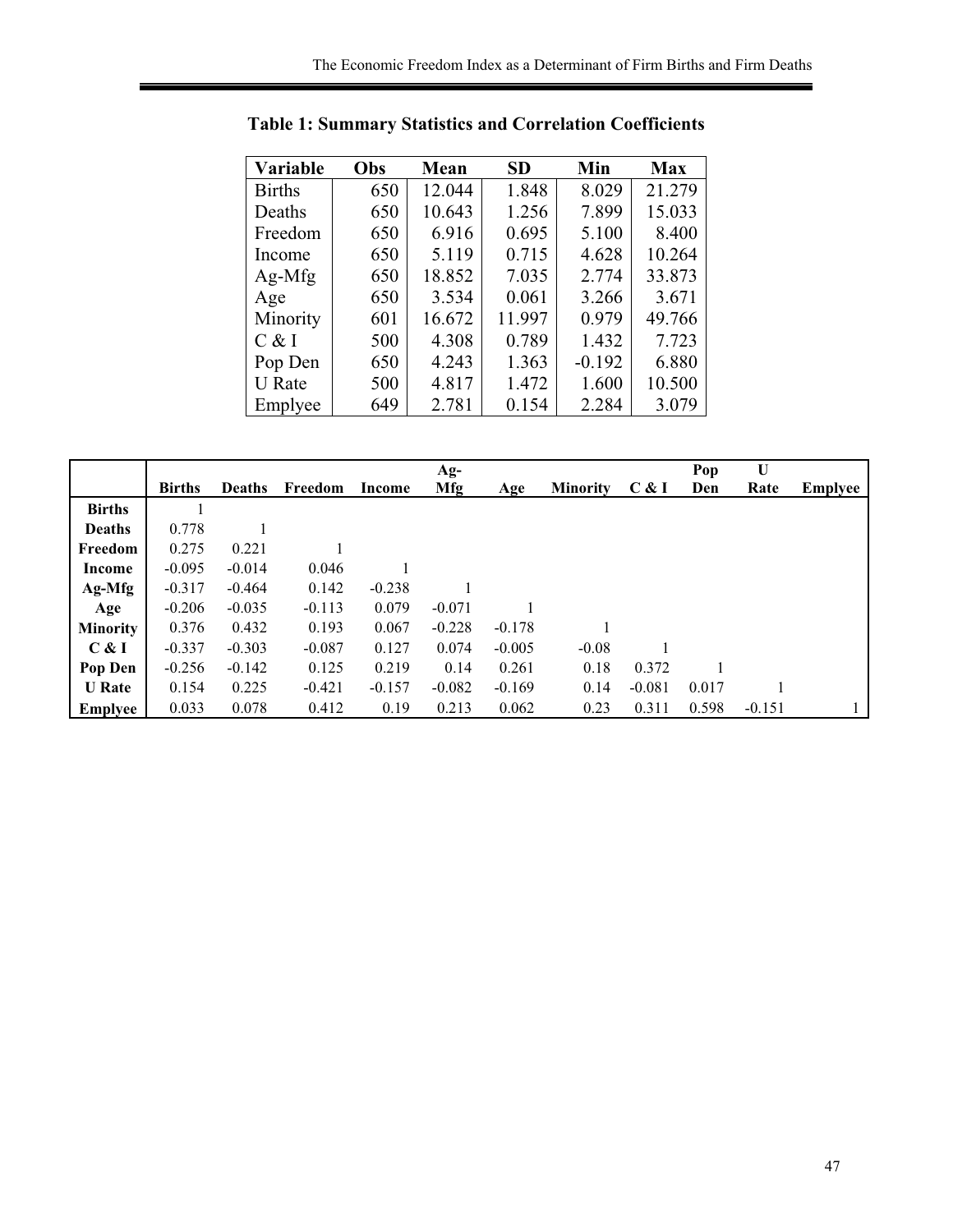| Dep. Var:     | Freedom  |      | <b>Income</b> |     |  |
|---------------|----------|------|---------------|-----|--|
| Freedom       |          |      | 0.029         | *** |  |
|               |          |      | 4.46          |     |  |
| Income        | 1.286    | ***  |               |     |  |
|               | 3.84     |      |               |     |  |
| $Ag-Mfg$      | 0.010    |      | $-0.001$      |     |  |
|               | 1.48     |      | $-0.84$       |     |  |
| C & I         | 0.032    | $**$ | 0.002         |     |  |
|               | 2.53     |      | 0.82          |     |  |
| Pop Den       | 0.781    | ***  | $-0.021$      |     |  |
|               | 3.16     |      | $-0.42$       |     |  |
| <b>U</b> Rate | $-0.061$ | ***  | $-0.0004$     |     |  |
|               | $-5.23$  |      | $-0.19$       |     |  |
| Emplyee       | $-0.120$ |      | 0.512         | *** |  |
|               | $-0.23$  |      | 4.9           |     |  |
| Constant      | $-2.763$ |      | 3.682         | *** |  |
|               | $-1.33$  |      | 10.64         |     |  |
| $R-sq$ :      | 0.52     |      | 0.90          |     |  |
| F-stat        | 31.64    |      | 302.54        |     |  |

# **Table 2: Income and Freedom**

All models estimated with year effects and robust standard errors; t-statistics in italics \*-Significant at 90%, \*\*-Significant at 95%, \*\*\*-Significant at 99%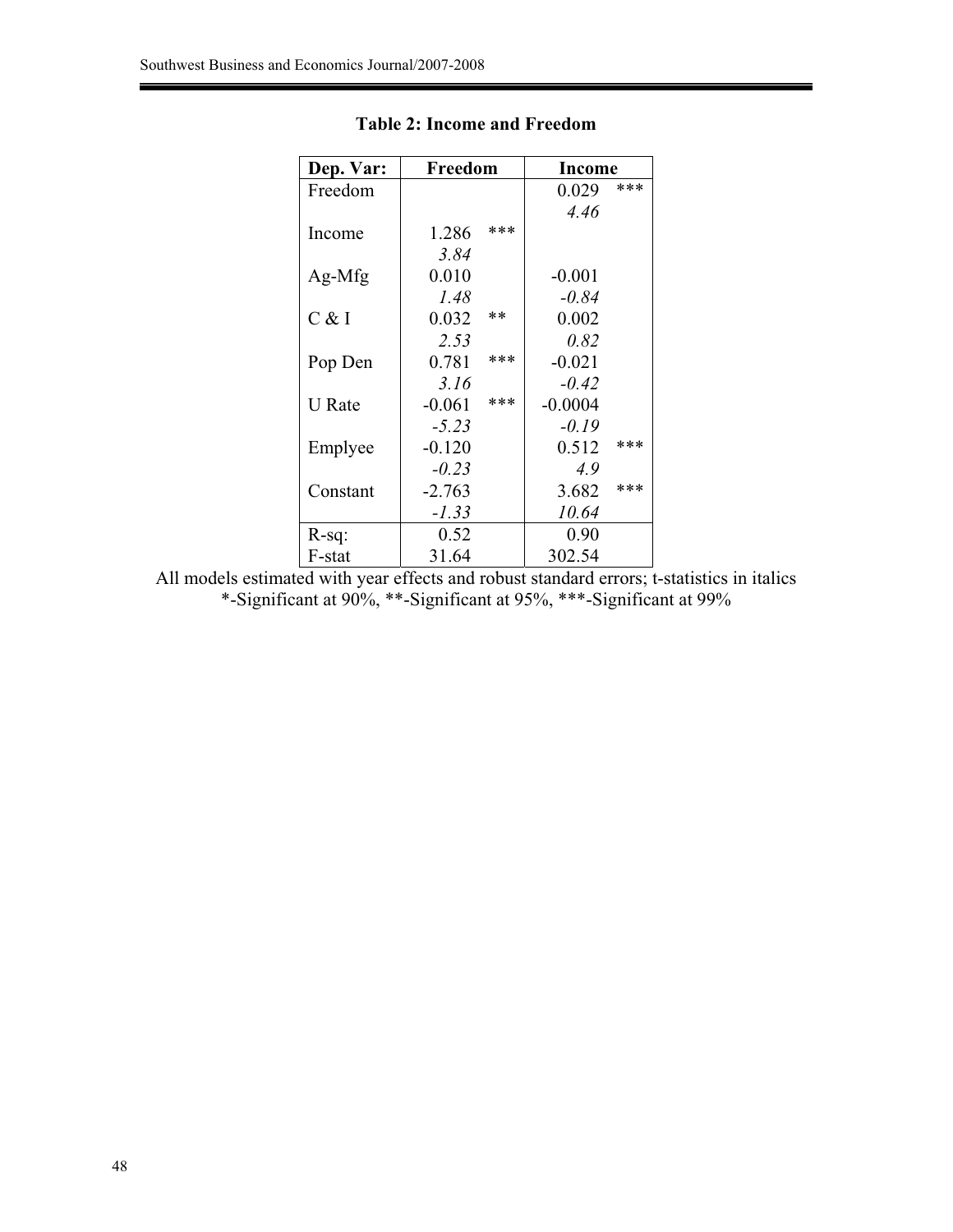| Dep. Var: Births |          |        |                |        |                |      |  |
|------------------|----------|--------|----------------|--------|----------------|------|--|
|                  | Model 1  |        | <b>Model 2</b> |        | <b>Model 3</b> |      |  |
| Freedom          |          |        | 0.939          | $\ast$ |                |      |  |
|                  |          |        | 1.82           |        |                |      |  |
| Income           |          |        |                |        | 9.469          | *    |  |
|                  |          |        |                |        | 1.87           |      |  |
| Deaths           | $-0.258$ | ***    | $-0.200$       | ***    | $-0.291$       | ***  |  |
|                  | $-3.58$  |        | $-3.32$        |        | $-3.9$         |      |  |
| Ag-Mfg           | 0.009    |        | 0.007          |        | 0.015          |      |  |
|                  | 0.45     |        | 0.4            |        | 0.8            |      |  |
| Age              | $-0.482$ |        | $-0.511$       |        | $-0.149$       |      |  |
|                  | $-0.44$  |        | $-0.47$        |        | $-0.13$        |      |  |
| Minority         | 0.026    |        | 0.053          | $**$   | 0.053          | $**$ |  |
|                  | 0.89     |        | 2.43           |        | 2.28           |      |  |
| C & I            | 0.055    |        | $-0.009$       |        | 0.002          |      |  |
|                  | 0.96     |        | $-0.16$        |        | 0.03           |      |  |
| Pop Den          | 2.342    | $\ast$ |                |        |                |      |  |
|                  | 1.71     |        |                |        |                |      |  |
| <b>U</b> Rate    | $-0.053$ | 88%    | 0.011          |        | 0.020          |      |  |
|                  | $-1.59$  |        | 0.25           |        | 0.41           |      |  |
| Emplyee          | $-0.508$ |        | $-0.912$       |        | $-4.334$       | 89%  |  |
|                  | $-0.3$   |        | $-0.62$        |        | $-1.61$        |      |  |
| Constant         | 6.841    |        | 10.552         | $\ast$ | $-21.621$      |      |  |
|                  | 0.840    |        | 1.76           |        | $-1.05$        |      |  |
| Instrmntd:       |          |        | Freedom        |        | Income         |      |  |
| Instrmnts:       |          |        | Income         |        | Freedom        |      |  |
|                  |          |        | Pop Den        |        | Pop Den        |      |  |
| $R-sq$ :         | 0.76     |        | 0.75           |        | 0.72           |      |  |
| F-stat           | 64.59    |        | 71.25          |        | 63.37          |      |  |

**Table 3: Birth Models** 

All models estimated with year effects and robust standard errors; t-statistics in italics \*-Significant at 90%, \*\*-Significant at 95%, \*\*\*-Significant at 99%